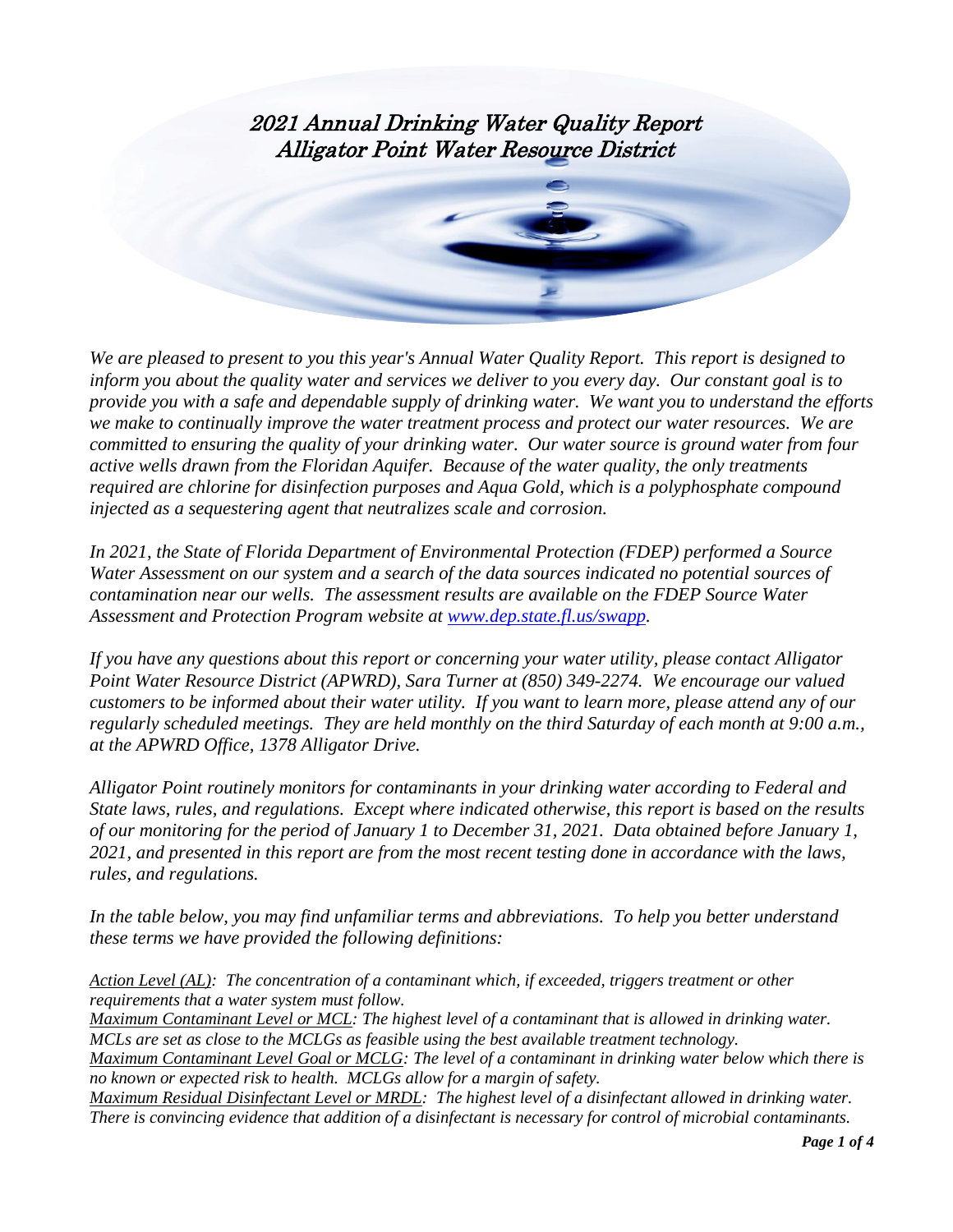*Maximum Residual Disinfectant Level Goal or MRDLG: The level of a drinking water disinfectant below which there is no known or expected risk to health. MRDLGs do not reflect the benefits of the use of disinfectants to control microbial contaminants.*

*Non-Applicable (N/A): Does not apply*

*Non-Detect (ND): means not detected and indicates that the substance was not found by laboratory analysis. Parts per million (ppm) or Milligrams per liter (mg/l): one part by weight of analyte to 1 million parts by weight of the water sample.*

*Parts per billion (ppb) or Micrograms per liter (µg/l):* one part by weight of analyte to 1 billion parts by weight *of the water sample.*

*Picocurie per liter (pCi/L): measure of the radioactivity in water.*

## 2021 CONTAMINANTS TABLE

| Contaminant<br>and Unit of<br><b>Measurement</b>                              | Dates of<br>sampling<br>(mo./yr.) | <b>MCL</b><br>Violation<br>Y/N                          | Level<br>Detected        | Range of<br><b>Results</b> | <b>MCLG</b>                              | <b>MCL</b>                   | <b>Likely Source of Contamination</b>                                                                                                        |  |  |  |  |  |
|-------------------------------------------------------------------------------|-----------------------------------|---------------------------------------------------------|--------------------------|----------------------------|------------------------------------------|------------------------------|----------------------------------------------------------------------------------------------------------------------------------------------|--|--|--|--|--|
| Radioactive Contaminants                                                      |                                   |                                                         |                          |                            |                                          |                              |                                                                                                                                              |  |  |  |  |  |
| Alpha emitters<br>(pCi/L)                                                     | $Sep-Oct$<br>2018                 | $\overline{N}$                                          | 6.2                      | $6.2 - 6.2$                | $\theta$                                 | 15                           | Erosion of natural deposits                                                                                                                  |  |  |  |  |  |
| Radium $226 +$<br>228 or<br>combined<br>radium<br>(pCi/L)                     | $Sep-Oct$<br>2018                 | N                                                       | 1.2                      | $1.2 - 1.2$                | $\boldsymbol{\mathit{0}}$                | 5                            | Erosion of natural deposits                                                                                                                  |  |  |  |  |  |
| Inorganic Contaminants                                                        |                                   |                                                         |                          |                            |                                          |                              |                                                                                                                                              |  |  |  |  |  |
| Arsenic (ppb)                                                                 | $Jan - Apr$<br>2021               | $\overline{N}$                                          | 8.0                      | $1.0 - 8.0$                | $\boldsymbol{\mathit{0}}$                | 10                           | Erosion of natural deposits; runoff from<br>orchards; runoff from glass and electronics<br><i>production wastes</i>                          |  |  |  |  |  |
| Barium (ppm)                                                                  | $Jan - Apr$<br>2021               | N                                                       | 0.027                    | $0.015 -$<br>0.027         | $\overline{c}$                           | $\overline{c}$               | Discharge of drilling wastes; discharge from<br>metal refineries; erosion of natural deposits                                                |  |  |  |  |  |
| Cadmium<br>(ppb)                                                              | $Jan - Apr$<br>2021               | N                                                       | 3.0                      | $1.0 - 3.0$                | 5                                        | 5                            | Corrosion of galvanized pipes; erosion of<br>natural deposits; discharge from metal<br>refineries; runoff from waste batteries and<br>paints |  |  |  |  |  |
| Selenium (ppb)                                                                | $Jan - Apr$<br>2021               | N                                                       | 2.0                      | $ND-2.0$                   | 50                                       | 50                           | Discharge from petroleum and metal<br>refineries; erosion of natural deposits;<br>discharge from mines                                       |  |  |  |  |  |
| Sodium (ppm)                                                                  | $Jan - Apr$<br>2021               | N                                                       | 100                      | 19.4-100                   | N/A                                      | 160                          | Salt water intrusion, leaching from soil                                                                                                     |  |  |  |  |  |
| Stage 1 & Stage 2 Disinfectants and Disinfection By-Products                  |                                   |                                                         |                          |                            |                                          |                              |                                                                                                                                              |  |  |  |  |  |
| <b>Disinfectant</b><br>or<br>Contaminant<br>and Unit of<br><b>Measurement</b> | Dates of<br>sampling<br>(mo./yr.) | <b>MCL</b> or<br><b>MRDL</b><br><b>Violation</b><br>Y/N | Level<br><b>Detected</b> | Range of<br><b>Results</b> | <b>MCLG</b><br><b>or</b><br><b>MRDLG</b> | <b>MCL</b> or<br><b>MRDL</b> | <b>Likely Source of Contamination</b>                                                                                                        |  |  |  |  |  |
| Chlorine<br>(ppm)                                                             | Jan – Dec<br>2021                 | N                                                       | 0.99                     | $0.7 - 1.0$                | <b>MRDLG</b><br>$= 4.0$                  | $MRDL = 4.0$                 | Water additive used to control microbes                                                                                                      |  |  |  |  |  |
| Haloacetic<br>Acids (five)<br>(HAA5)(ppb)                                     | Aug 2021                          | N                                                       | 2.17                     | N/A                        | N/A                                      | $MCL = 60$                   | By-product of drinking water disinfection                                                                                                    |  |  |  |  |  |
| <b>TTHM</b> [Total<br>trihalomethan<br>esJ(ppb)                               | Aug 2021                          | Ν                                                       | 25.23                    | N/A                        | N/A                                      | $MCL = 80$                   | By-product of drinking water disinfection                                                                                                    |  |  |  |  |  |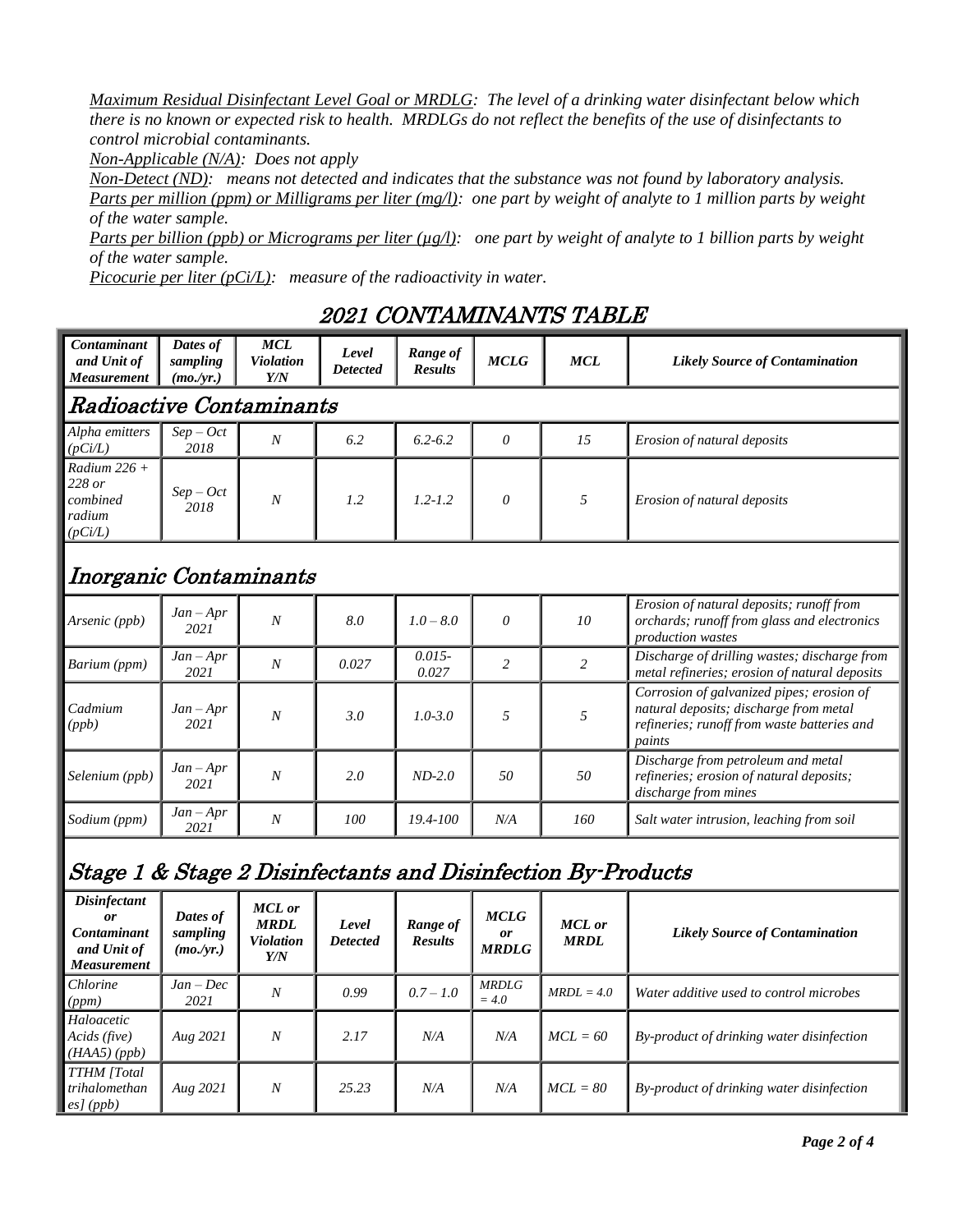| Lead and Copper (Tap Water)                          |                                   |                              |                                     |                                                                   |     |                         |                                                                                                              |  |  |  |  |
|------------------------------------------------------|-----------------------------------|------------------------------|-------------------------------------|-------------------------------------------------------------------|-----|-------------------------|--------------------------------------------------------------------------------------------------------------|--|--|--|--|
| <b>Contaminant and</b><br><b>Unit of Measurement</b> | Dates of<br>sampling<br>(mo./yr.) | AL<br><b>Exceeded</b><br>Y/N | 90th<br>Percentile<br><b>Result</b> | No. of<br>sampling<br><b>MCLG</b><br>sites<br>exceeding<br>the AL |     | AL<br>(Action<br>Level) | <b>Likely Source of Contamination</b>                                                                        |  |  |  |  |
| Copper (tap water)<br>$\vert (ppm) \vert$            | Jun-Sep<br>2020                   | $\boldsymbol{N}$             | 0.221                               | $0$ of 10                                                         | 1.3 | 1.3                     | Corrosion of household plumbing systems;<br>erosion of natural deposits; leaching from<br>wood preservatives |  |  |  |  |
| Lead (tap water)<br>$\vert (ppb)$                    | $Jun - Sep$<br>2020               | N                            | 5.0                                 | $0$ of 10                                                         | 0   | 15                      | Corrosion of household plumbing systems,<br>erosion of natural deposits                                      |  |  |  |  |

*If present, elevated levels of lead can cause serious health problems, especially for pregnant women and young children. Lead in drinking water is primarily from materials and components associated with service lines and home plumbing. APWRD is responsible for providing high quality drinking water, but cannot control the variety of materials used in plumbing components. When your water has been sitting for several hours, you can minimize the potential for lead exposure by flushing your tap for 30 seconds to 2 minutes before using water for drinking or cooking. If you are concerned about lead in your water, you may wish to have your water tested. Information on lead in drinking water, testing methods, and steps you can take to minimize exposure is available from the Safe Drinking Water Hotline or at [http://www.epa.gov/safewater/lead.](http://www.epa.gov/safewater/lead)*

*The sources of drinking water (both tap water and bottled water) include rivers, lakes, streams, ponds, reservoirs, springs, and wells. As water travels over the surface of the land or through the ground, it dissolves naturally occurring minerals and, in some cases, radioactive material, and can pick up substances resulting from the presence of animals or from human activity.*

*Contaminants that may be present in source water include:*

- *(A) Microbial contaminants, such as viruses and bacteria, which may come from sewage treatment plants, septic systems, agricultural livestock operations, and wildlife.*
- *(B) Inorganic contaminants, such as salts and metals, which can be naturally-occurring or result from urban stormwater runoff, industrial or domestic wastewater discharges, oil and gas production, mining, or farming.*
- *(C) Pesticides and herbicides, which may come from a variety of sources such as agriculture, urban stormwater runoff, and residential uses.*
- *(D) Organic chemical contaminants, including synthetic and volatile organic chemicals, which are by-products of industrial processes and petroleum production, and can also come from gas stations, urban stormwater runoff, and septic systems.*
- *(E) Radioactive contaminants, which can be naturally occurring or be the result of oil and gas production and mining activities.*

*In order to ensure that tap water is safe to drink, the EPA prescribes regulations, which limit the amount of certain contaminants in water provided by public water systems. The Food and Drug Administration (FDA) regulations establish limits for contaminants in bottled water, which must provide the same protection for public health.*